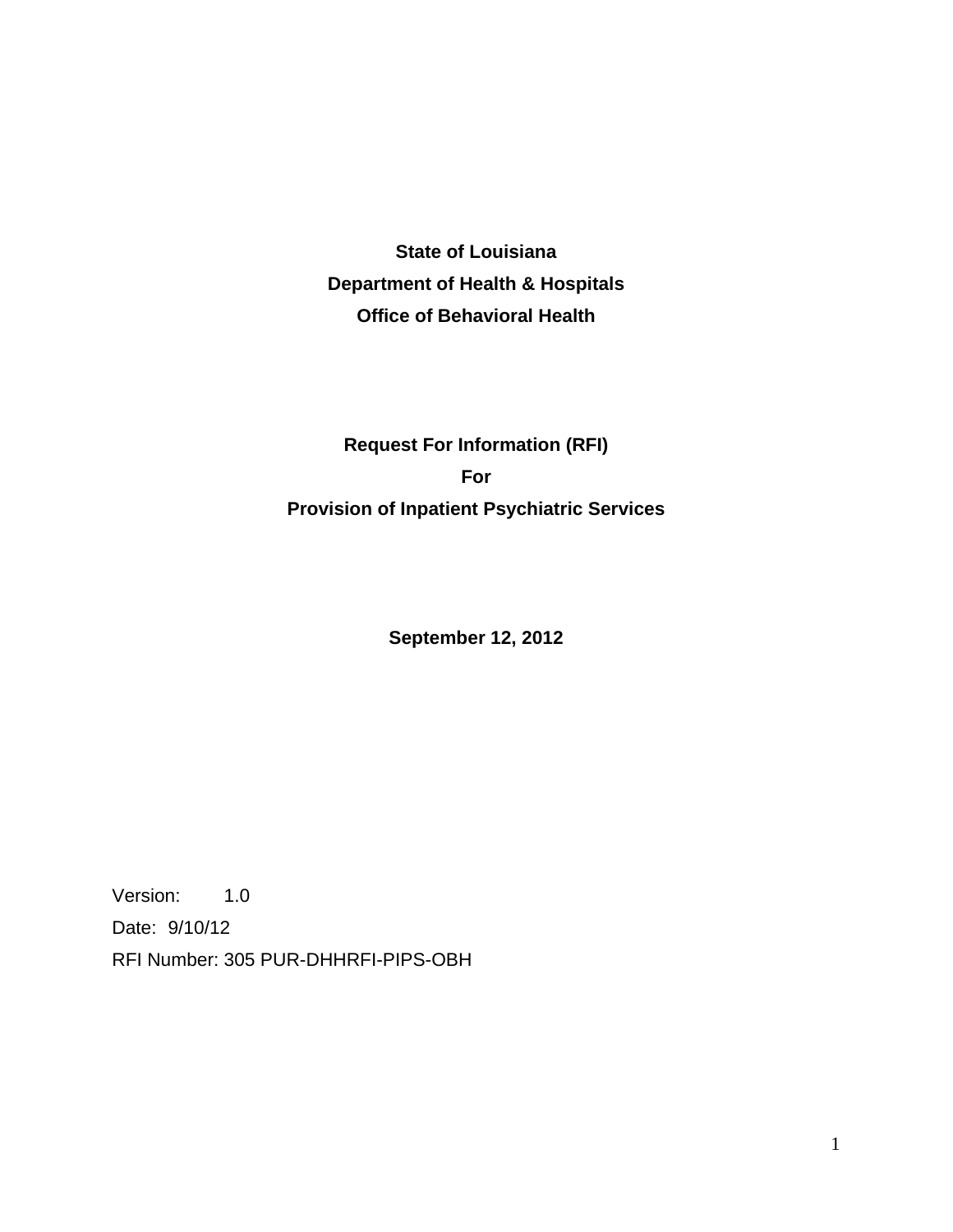## **Contents**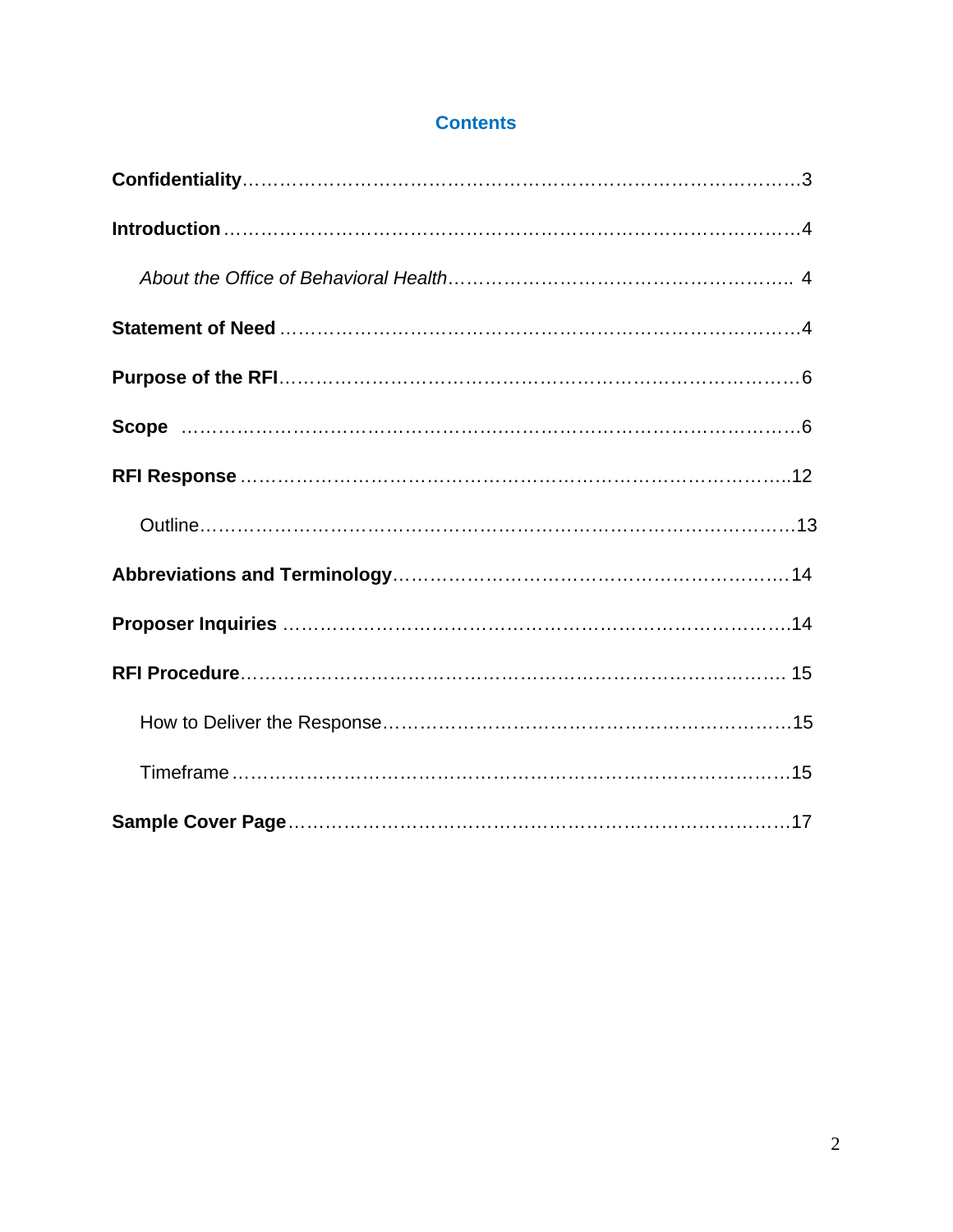## **Confidentiality**

The designation of certain information as trade secrets and/or privileged, confidential, or proprietary information shall only apply to the technical portions of your response to this Request for Information. *Any response to this request marked as copyrighted or marked as privileged, confidential, or proprietary in its entirety is subject to rejection without further consideration or recourse* based on the professional opinions of Department of Health & Hospitals (DHH) legal staff.

Respondents should bear in mind that while trade secrets and other proprietary information submitted in conjunction with this RFI may not be subject to public disclosure, *the submitting party must claim protections at the time of submission*. The following guidelines provide accurate instructions to mark adequately certain information as privileged, confidential, or proprietary.

 The respondent must clearly designate the part of the response that contains a trade secret and/or privileged or confidential proprietary information as "confidential" in order to claim protection, if any, from disclosure. The respondent shall mark the cover sheet of the response with the following legend, specifying the section(s) of the response sought to be restricted in accordance with the conditions of the legend:

*"The data contained in pages \_\_\_\_\_ of this response have been submitted in confidence and contain trade secrets and/or privileged or confidential information, and such data shall only be disclosed for evaluation purposes. This restriction does not limit the State of Louisiana's right to use or disclose data obtained from any source, including the proposer, without restrictions."* 

 Further, to protect such data, respondents should identify and mark each page containing such data as "CONFIDENTIAL." A watermark or footnote delineating each page containing such data as "confidential" will satisfy this requirement.

Respondents must be prepared to defend the reasons why material should be held as confidential. If another respondent or entity seeks to review copies of a respondent's confidential data, DHH will notify the owner of the asserted data of the request. If the owner of the asserted data does not want the information disclosed, it must take legal action as necessary to restrain DHH from releasing information DHH believes to be public record.

If the response contains confidential information, the respondent should submit a redacted copy of the response. Without the submission of a redacted copy, DHH may consider the entire response to be public record. When submitting the redacted copy, it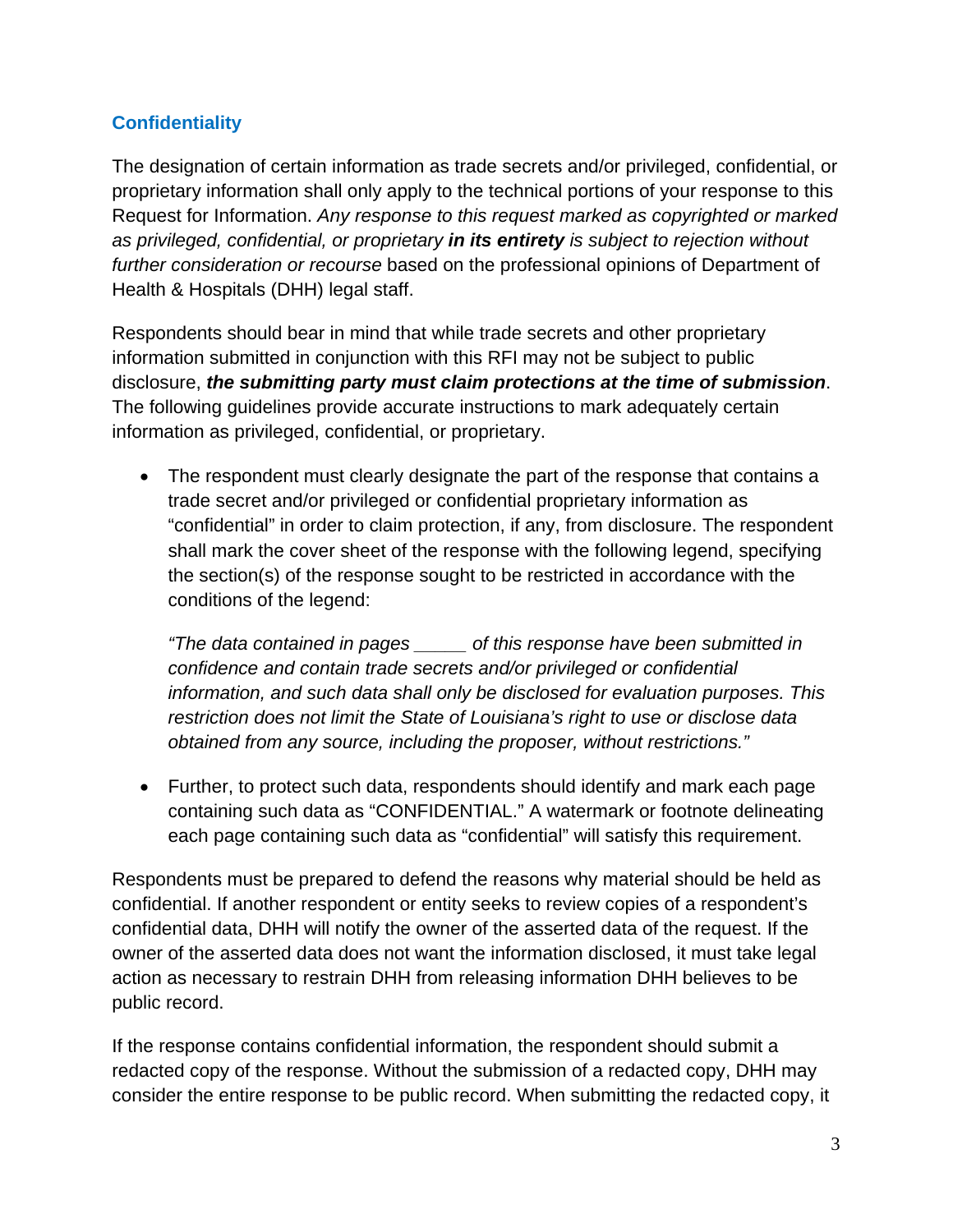should be clearly marked on the cover as a "REDACTED COPY." The redacted copy should also state which sections or information have been removed."

#### **Introduction**

#### **About the Office of Behavioral Health**

#### *Mission*

OBH's mission is to lead the effort to build and provide a comprehensive, integrated, person-centered system of prevention and treatment services that promote recovery and resilience for all citizens of Louisiana. OBH assures public behavioral health services are accessible, impactful, culturally and clinically competent and are delivered in partnership with all stakeholders.

#### *Vision*

As a leader in the health care field, the Office of Behavioral Health will assure excellence in the provision of behavioral health services by overseeing the state wide operations of the Louisiana Behavioral Health Partnership (LBHP) and by supporting a safety net of services not in the scope of LBHP.

### **Statement of Need**

Louisiana Office of Behavioral Health (OBH) **currently** operates Southeast Louisiana Hospital (SELH) in Mandeville, Louisiana to provide primary psychiatric and psychosocial services in compliance with all licensing and accreditation standards to meet individual patient needs for: 1) intermediate care for male and female adults, 18 years of age and older, with serious and persistent mental illness needing long-term care; 2) acute care for adults in an inpatient treatment environment that is shorter term and more cost-effective than long-term hospitalization. Presenting problems include acute and severe/persistent mental illnesses, cognitive disorders, suicide threats/attempts, dangerousness to self and others due to mental illness, co-occurring mental illness and substance use disorders, among others. The hospital accepts both voluntary and involuntary admissions. Treatment emphasis is on short-term, intense therapeutic intervention designed to provide the individual with rapid evaluation and stabilization, education and discharge planning. These units are closely linked to community-based services and support networks so patients can return to their homes faster and with greater continuity of care. Acute care patients are usually referred by an emergency room in order to ensure that they are medically stable prior to admission and may originate from anywhere within the state. Once stabilized and ready for discharge, the acute unit is responsible for ensuring that the patient has a continuity plan as well as a minimum of a two week's supply of medications; 3) inpatient care for adolescents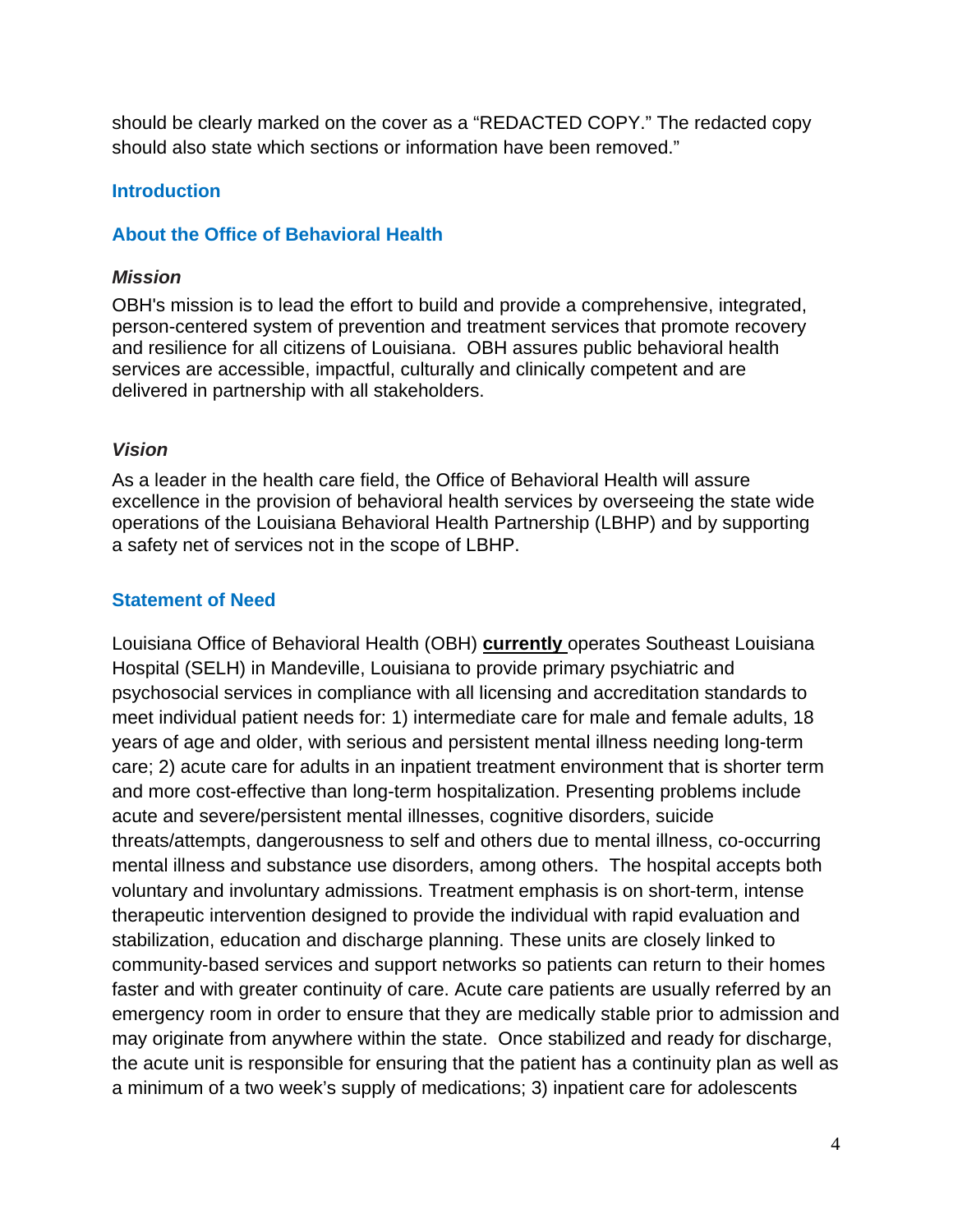ages 13 through 17 and children ages 7 through 12 with severe emotional or behavioral disturbances. A wide range of therapeutic modalities, especially behavior management and family intervention, are utilized in close concert with the hospital based school program. The emphasis of the child/adolescent treatment is primarily on short-term stabilization and discharge planning. These youth may be voluntary, civilly committed, or ordered through the judicial system. 4) Developmental Neuropsychiatric Program (DNP) - inpatient care for adolescents 13 to 17 years of age who have co-occurring disorders, i.e., a serious psychiatric disorder combined with a developmental disorder, who have not responded to other types of mental health treatment, including multiple hospitalizations, day treatment and outpatient services. This program typically involves longer term treatment in order to meet the needs of this population.

The Louisiana Department of Health and Hospitals (DHH), Office of Behavioral Health will cease providing inpatient hospital treatment on the campus of Southeast Louisiana State Hospital on or about January  $1<sup>st</sup>$  2013. OBH plans to redistribute the current bed capacity of SELH patient hospital beds as it phases down operations at SELH according to the following schedule:

- (1) Intermediate Care Beds (ICB)---SELH currently operates 94 ICBs for adults. During the month of October 2012, 60 beds will transfer to Central Louisiana State Hospital (CLSH) in Pineville, LA, and 34 beds to the East Louisiana Mental Health System (ELMHS) in Jackson, LA.
- (2) Acute Care Beds (ACB) --- SELH currently operates 32 ACBs for adults, OBH is seeking private sector partners interested in operating up to 20 but no fewer than 4 beds at a single location within the greater St. Tammany Parish area and up to 20 but no fewer than 4 beds at a single location in the greater New Orleans area,
- (3) Child and Adolescent Beds --- SELH currently operates 8 beds for children (7-12 years of age), 22 beds for adolescents (13-17 years of age), and a 20 bed adolescent unit providing specialty developmental neuropsychiatric services. OBH is seeking private sector partners interested in operating child and adolescent beds as described in the RFI in the greater New Orleans area or utilizing space on the SELH campus through a cooperative endeavor agreement for continued operation of all or some component of the child and adolescent treatment programs.

In summary, DHH-OBH is seeking one or more providers capable of quickly implementing **any or all** of the following: 1) two acute care psychiatric units, one in St. Tammany Parish and one in the Greater New Orleans area; 2) one adolescent unit; 3) one child unit; and 4) a DNP unit.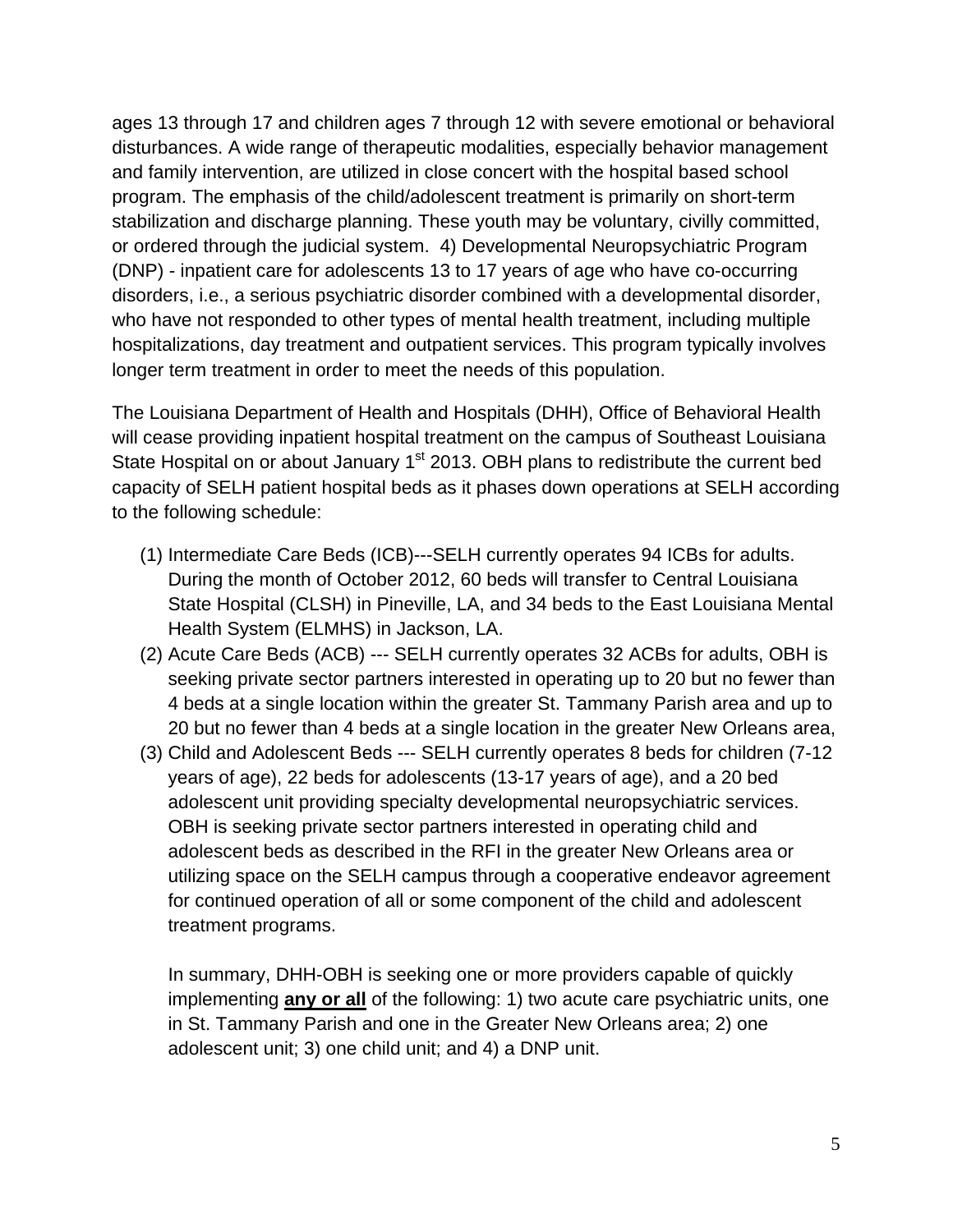## **Purpose of the RFI**

The Louisiana Department of Health & Hospitals, Office of Behavioral Health, issues this Request for Information (RFI) with the intent to determine the interest and capabilities of provider organizations to provide one or all of the following:

- from a 4 to 20 bed acute care psychiatric unit on the north shore of Lake Pontchartrain, preferably in St. Tammany Parish;
- from a 4 to 20 bed acute care psychiatric unit on the south shore of Lake Pontchartrain in the Greater New Orleans (GNO) area;
- a 22 bed adolescent unit:
- an 8 bed child unit;
- a 20 bed DNP unit

Providers may enter into a cooperative endeavor agreement (CEA) with DHH to staff, operate, and maintain the physical plant located on the SELH campus or propose an alternative site in the GNO/North Shore area that incorporates teaching/training of psychiatry residents. Potential providers may submit a single proposal or multiple proposals for the services indicated.

This document describes the basic components of the current system and requests information regarding a provider's thoughts, interest and ability to meet the Louisiana licensure requirements, as well as, the expectations of the Office of Behavioral Health. The RFI will be used to select one or more providers to transition patients from DHH operations in the GNO/North Shore area. A Request for Proposals (RFP) is not required for this solicitation.

The DHH goal is to provide comprehensive and effective services for the populations indicated above. To this end, the Office of Behavioral Health is open to innovative alternative strategies to address the needs of these individuals. Respondents are not limited in their method of providing services and are free to propose options outside the scope of this RFI that may more effectively and efficiently serve the identified populations.

### **Scope**

The scope of work indicated by this Request for Information is to create:

 acute care psychiatric units of 4 to 20 beds (for a total of 20 beds on the north shore and 20 beds on the south shore of Lake Pontchartrain) that will maintain a safe, supportive, and therapeutic environment while providing comprehensive, intensive, individualized care to adult psychiatric patients originating primarily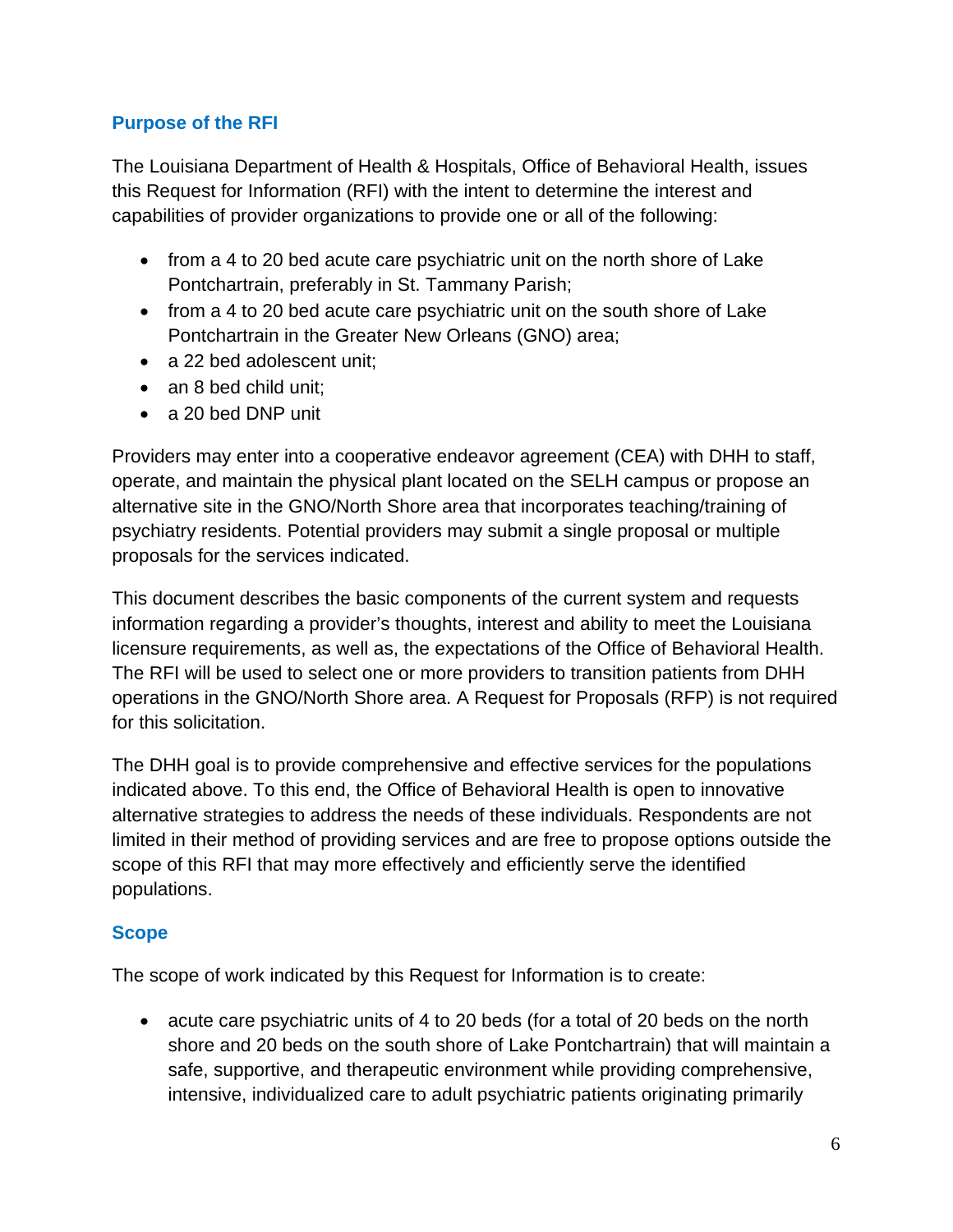from an emergency room referral in any region of the state. The services requested include evaluation, stabilization and discharge planning for adults. Providers have the option of including detoxification for co-occurring disorders as a part of the acute care psychiatric unit.

- an adolescent psychiatric unit of 22 beds for adolescents ages 13 through 17 in need of primarily short-term intensive behavioral health treatment who are either voluntary, civilly committed or judicially committed.
- a child psychiatric unit of 8 beds for children and youth ages 7 through 12 in need of primarily short-term intensive behavioral health treatment who are either voluntary, civilly committed or judicially ordered into treatment.
- a 20 bed DNP unit for adolescents ages 12.5 through 17 with co-occurring psychiatric and developmental disorders who have not responded to other types of mental health treatment, including multiple hospitalizations, day treatment and outpatient services.

## *Requirements:*

All child and adolescent treatment services must be guided by system of care principles which emphasize family-driven, youth-guided, individualized and community-based approaches that encourage the use of hospitalization for stabilization with intentional and active discharge planning beginning at the time of admission.

The components of the system must include:

### *Criteria for Admission:*

The provider shall establish patient criteria for admission, as approved by OBH and in conjunction with the Statewide Management Organization (SMO), which shall assure that only patients needing active psychiatric treatment in a hospital setting are admitted for care. Admission criteria will be applied uniformly to all patients regardless of any determination of financial eligibility.

Admissions for all Medicaid and all non-Medicaid patients must be authorized by the SMO who will make the determination of medical necessity for the specified level of care. This will determine what services will be covered.

Admission to the acute unit shall occur only after being medically cleared by a duly privileged emergency room physician who has documented the patient's medical stability or a Department of Corrections physician who has given the patient medical clearance and completed a Physician's Emergency Certificate.

For admission to the DNP unit, prospective patients must meet the following criteria: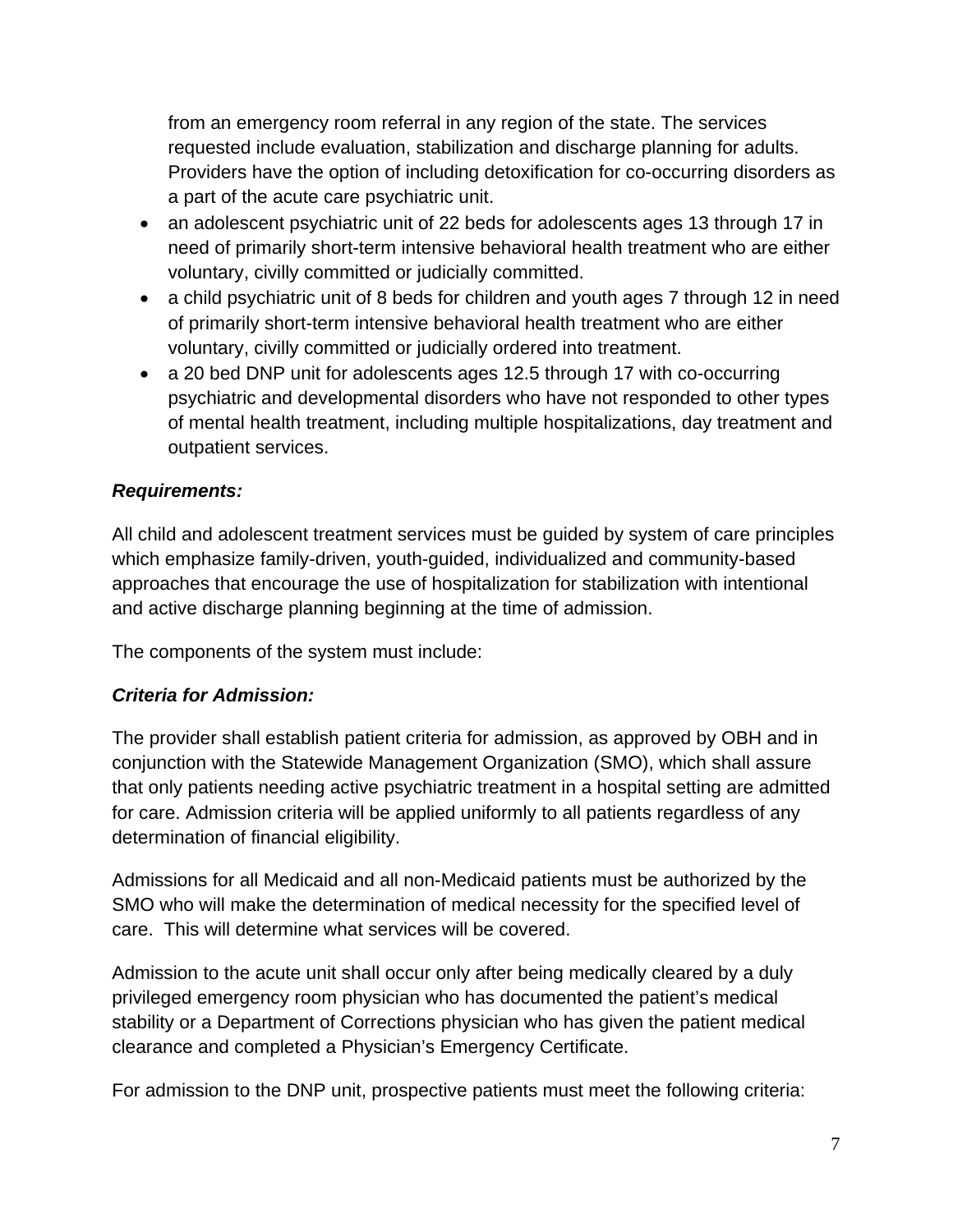- must have a mental health diagnosis and developmental disability must be able to benefit from the program
- must be 12.5 to 18 years of age
- will typically have previous hospitalizations

Children and adolescents being considered for admission to the adolescent or child unit must be determined to be suicidal, homicidal or gravely disabled. Children and adolescents may also be court ordered by a juvenile judge when the individual has come to the attention of the juvenile court system. These are typically individuals who have an extensive history with the legal system, may have a history of abuse or other trauma, and typically display behaviors that are NOT due to a psychiatric condition. Children and adolescents may also be court ordered to the hospital for competency restoration when they have been determined to be incompetent to proceed in a criminal matter. These youth typically do not meet the medical necessity for hospitalization. Due to the seriousness of their charge, however, they are ordered to the hospital for the safety of the community while completing competency restoration. In addition, clients may be determined by OBH to require hospitalization beyond the period authorized by the SMO. In these instances the fee for service will be paid by OBH at a negotiated rate.

### *Patient Management:*

Provider shall be responsible for establishment and implementation of all policies and procedures related to patient management and service delivery, to include admission criteria, evaluation, treatment and discharge of patients, subject to the review and approval of OBH.

Provider shall submit to OBH for approval, all policies and procedures utilized in the operation of the units and all descriptions and/or narratives of the clinical programs. These policies must be approved by OBH at the beginning of the contractual period and revisions must be approved by OBH prior to becoming an official part of the policy or procedures. This includes all policies and/or procedures initiated by either OBH or the provider.

Provider shall assure that staff for each of the units conduct all activities in compliance with state and federal statutes and regulations and The Joint Commission (TJC) standards.

Provider shall ensure appropriate treatment programs and services for all units, as approved by OBH. Daily patient care, including diagnosis, development of the treatment plan, revisions to the treatment plan, and discharge planning are the responsibility of the licensed physician who is a member of the facility's Medical Staff and practicing on the Unit.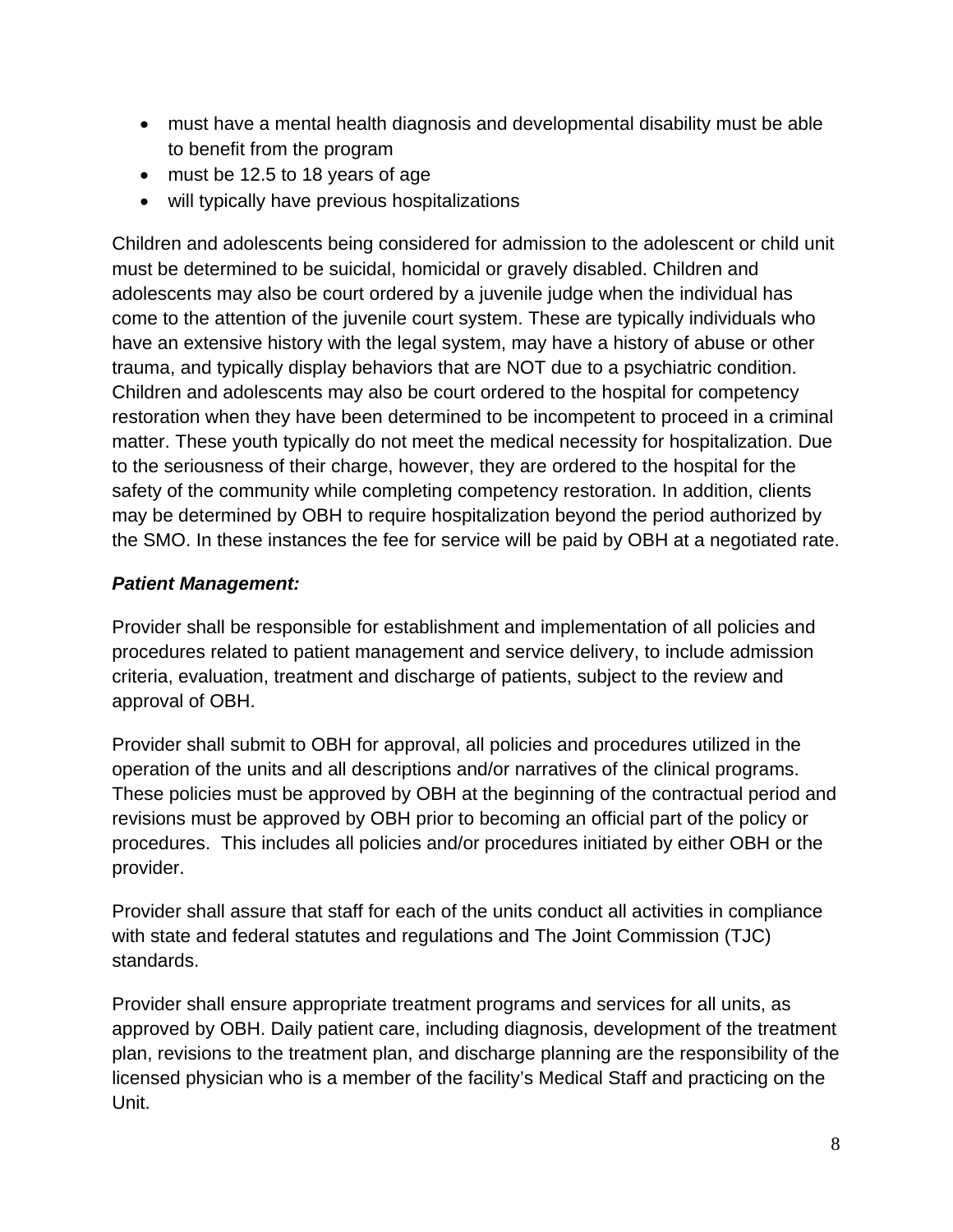Provider shall assure the availability of adequate numbers of appropriately qualified clinical support staff to render treatment services to include, at a minimum, psychiatric, psychological, social work, psychiatric nursing, occupational therapy and recreational therapy services.

All provider personnel shall be appropriately trained, experienced and licensed to meet the responsibilities in providing a comprehensive treatment program.

Provider shall assure that all employees attend all required meetings, including but not limited to facility orientation, in-services, fire/safety and disaster drills as stated in provider policies and procedures manual.

Those personnel who provide patient care that requires delineation through the medical staff process must be competent to provide such services. Competency assessments shall be performed as required by TJC. Documentation of these assessments shall be included in the records of the provider. This documentation shall be provided to OBH at the beginning of the period and at the intervals required by TJC standards.

Provider shall assure that prospective employees meet all of the facility employment criteria.

Provider shall develop a process, to include a timeline, for coordinating the reporting of performance deficiencies of employees.

Provider shall assure that professional clinical support staff meet all applicable licensing and certification board requirements, and shall monitor job performance to assure the quality and appropriateness of care delivery.

Provider shall determine the numbers and types of nursing personnel and staff necessary to provide psychiatric services at a minimum consistent with all standards governing such services. Provider shall provide adequate oversight and evaluation of the nursing activities and shall maintain a record for review by OBH.

Provider shall assure an organizational structure, which will allow staff to work closely and cooperatively with the facility Compliance Officer to ensure that the hospital is in compliance with licensure and accreditation, as well as federal and state laws.

If the units are to become a part of a general medical hospital or psychiatric hospital, designated provider staff will participate in the various committees and teams that operate within the hospital and will be assigned to such in a fashion similar to that of other departments in the hospital. At a minimum, it is expected that each of the units will have a representative on the performance improvement team and the Clinical/Medical Directors of the unit will participate in the Medical Executive Committee.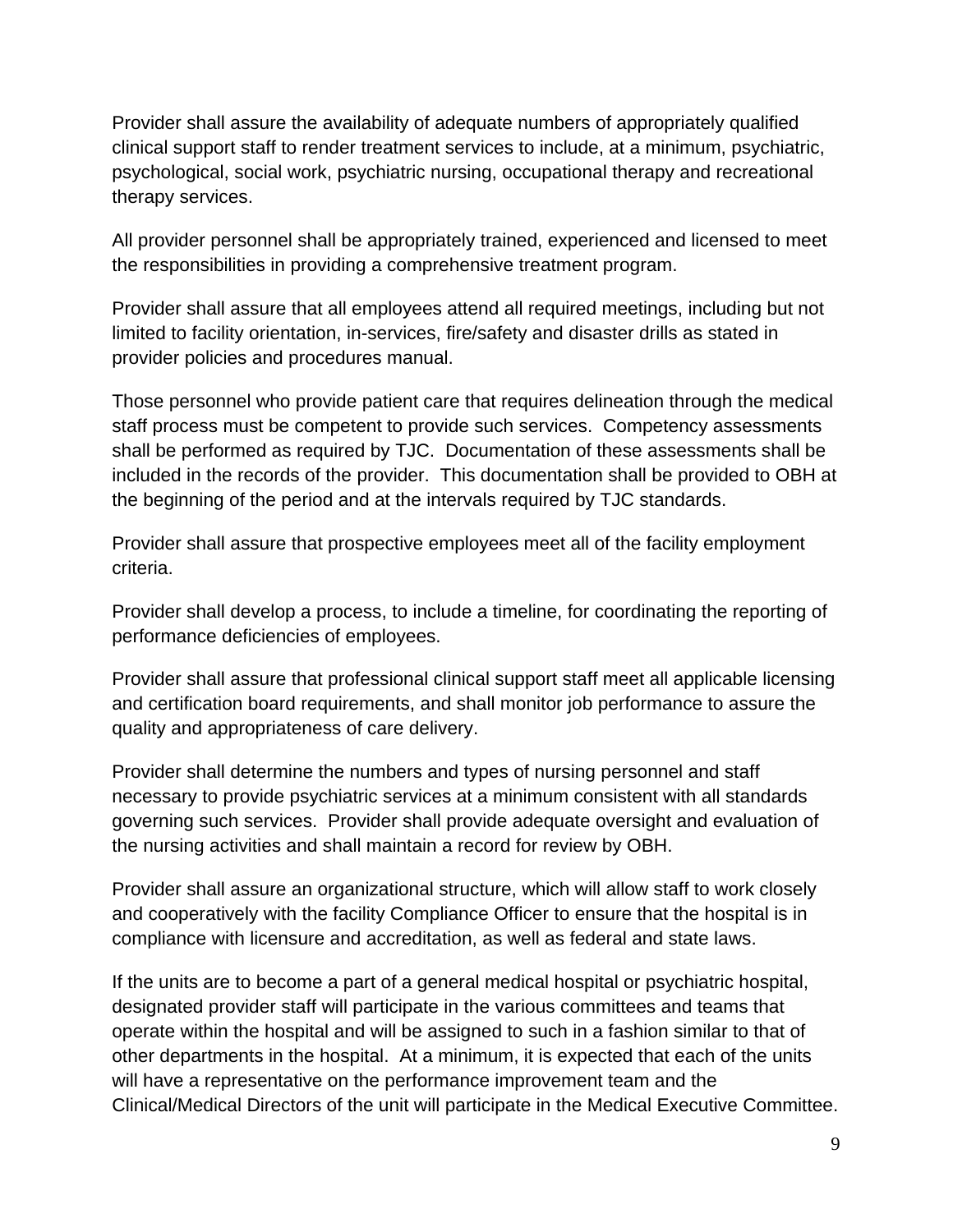## *Patient Records and Information:*

Provider shall be responsible for the care and custody of the medical record of each patient admitted to and discharged from the units through the Medical Records Department. Provider shall assure that the content and care of the medical record meets all applicable Centers for Medicare and Medicaid Services (CMS) criteria, TJC standards, and any other applicable medical records maintenance and retention standards.

Admission and discharge records of patients admitted to the units shall be maintained in the Medical Records Department in accordance with CMS guidelines and Louisiana Minimum Licensing Standards.

## *Utilization Review:*

Provider shall develop and implement standards for its Utilization Review Plan which addresses the type of care offered by each of the units. Utilization Review activities, as directed by the facility's Utilization Review Plan will be ongoing and consistent with the plan.

## *Selection and Removal of Staff:*

Provider is responsible for all hiring and termination of staff assigned to each of the units, with the exception of psychology interns and psychiatry residents.

Provider shall provide in-service orientation to all Unit employees on all applicable procedures, policies, and plans to ensure compliance with appropriate hospital, licensure, accreditation, state and federal rules and regulations. Copies of these documents shall be provided to OBH at the beginning of the contractual period and shall be kept updated in the same fashion as other departments in the facility.

The provider shall maintain health and personnel records of all Unit staff as required by policy and make them available to OBH when requested.

All physicians and psychologists and other licensed professionals employed by each of the units, including interns and residents, who provide medical and/or psychiatric services on the units must be privileged and shall follow the procedures as established for the submission of credentials for approval and granting of privileges and subsequent renewal of time.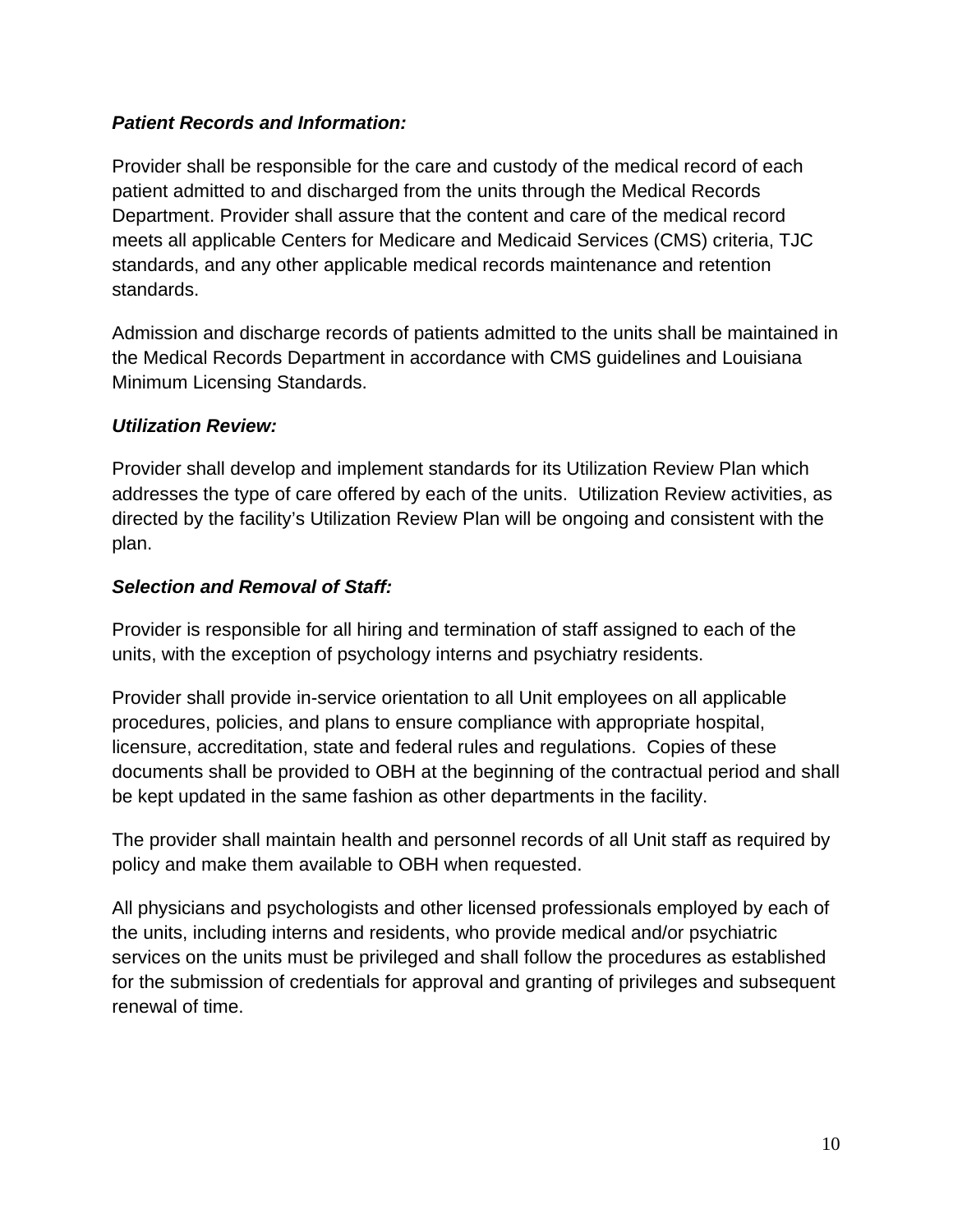## *Fiscal Requirements:*

Provider shall be responsible for maintaining support records to substantiate costs attributable to the unit and for maintaining statistical data necessary to support the basis for allocation of any shared costs.

Any alterations or modifications to the physical plant as may be required for continued compliance with all state and federal regulations shall be the responsibility of the provider.

If the provider chooses to operate on the SELH campus, an agreement will be developed which will include the responsibility of both the provider and OBH in the maintenance, repairs and capital improvements to the state property.

## *Health Screening:*

Provider shall perform all necessary pre-employment and periodic health screening examinations, including annual TB testing, for all employees. All employee health records will be maintained with strict confidentiality.

## *Support Services:*

Provider shall be responsible for the provision of all support care services necessary for operation of the units, to include all necessary medical and non-medical supplies, pharmaceuticals, ancillary services, maintenance and environmental services, dietary services and security services. All such services shall be provided in accordance with all applicable licensing, accrediting, and regulatory body standards and criteria.

## *Patient Billing:*

Provider shall assume responsibility for determination of financial eligibility and billing status for all patients admitted.

Provider agrees to make every attempt within its available resources to determine at the time of admission whether or not the patient has Medicare, Medicaid, or insurance coverage, and to document any such information obtained.

Payment for patients with no third-party insurance will be negotiated between the successful proposer and the State based on cost. Provider will bill the SMO for all Medicaid members at the rate established between the facility and the SMO as part of their contract with the facility. Treatment for individuals who are uninsured and do not meet Medicaid eligibility will be reimbursed by the Department at a negotiated rate.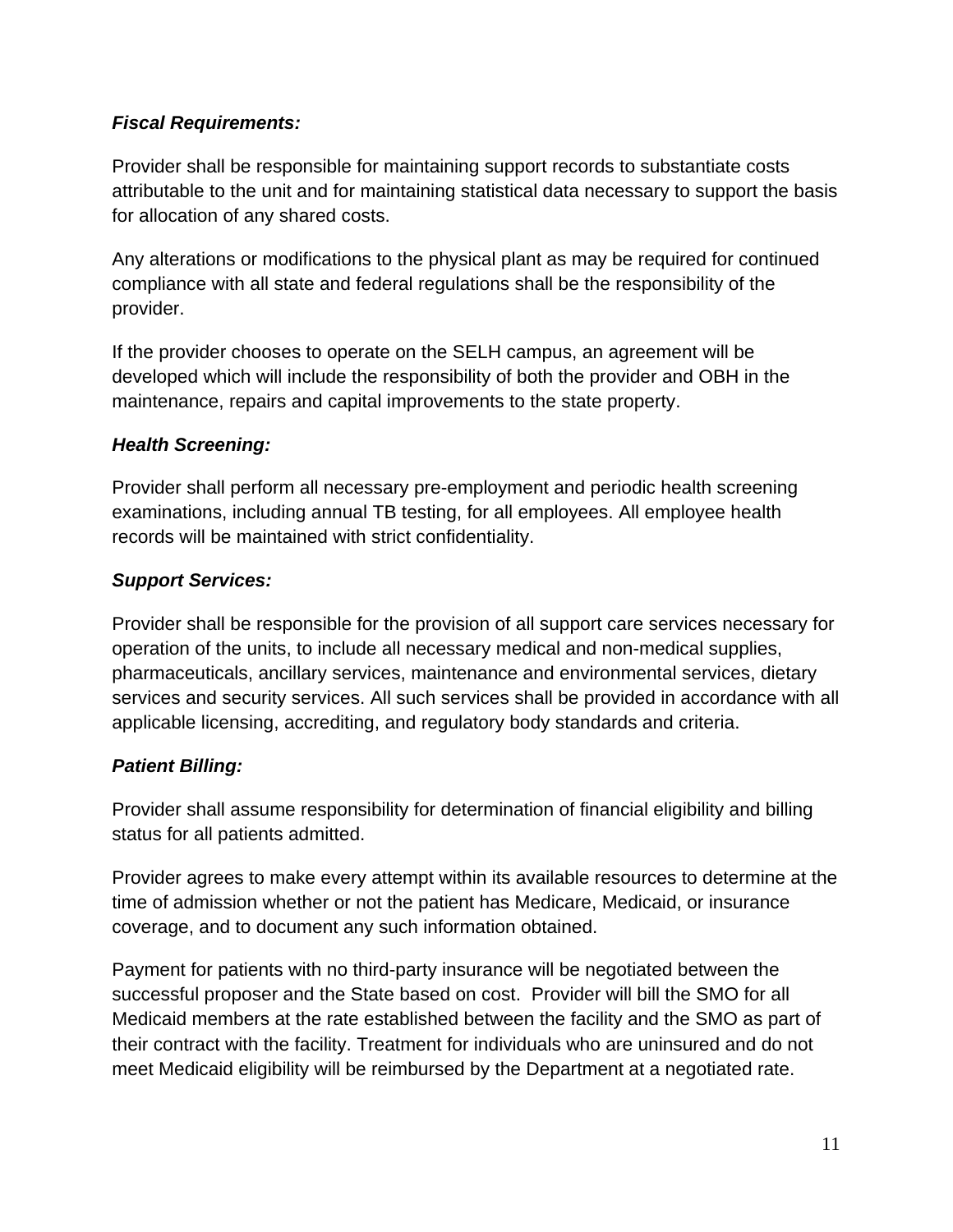### *Risk Management:*

The requirements, policies and procedures regarding risk management issues are to be used by the units for all risk management issues. These requirements, policies and procedures are to form the basis for defining "critical incidents" on the unit and for the process and timeline to be used in reporting of "critical incidents" by the unit.

## *Collaboration with OBH:*

Annually, the facility CEO and the OBH Director of Hospital Services or designee in conjunction with the Statewide Management Organization shall develop a Statement of Work to include the scope of services to be delivered. Meetings will be held as often as necessary, but no less than quarterly between the facility CEO, the Medical Director, the OBH Director of Hospital Services, the Statewide Management Organization, the unit management staff designated as responsible for the day-to-day operations of the unit and any other appropriate parties. Those local issues identified and appended to the Basic Operating Agreement shall be reviewed and discussed in terms of the satisfaction with the implementation of the resolution for each issue. Additional issues and resolution of those issues shall also be discussed.

### *Accreditation:*

The provider shall maintain current accreditation by TJC. Any threat of the loss of accreditation (i.e., TJC) or the failure to maintain the conditions of participation for CMS, must be immediately reported to the Assistant Secretary for OBH.

## *Teaching/Training*

The provider shall collaborate with either LSU/HSC and/or Tulane University School of Medicine to establish a training site for psychiatry residents. The provider may collaborate with other educational entities for training in other disciplines (psychology, social work, nursing, etc.).

### **RFI Response**

Companies interested in responding to this RFI must submit a capability statement of no more than 20 pages (in 12 pt font with 1 inch margins) that details the ability to meet the statement of need. The following information is required in the response:

- Date of Submission
- Name of Organization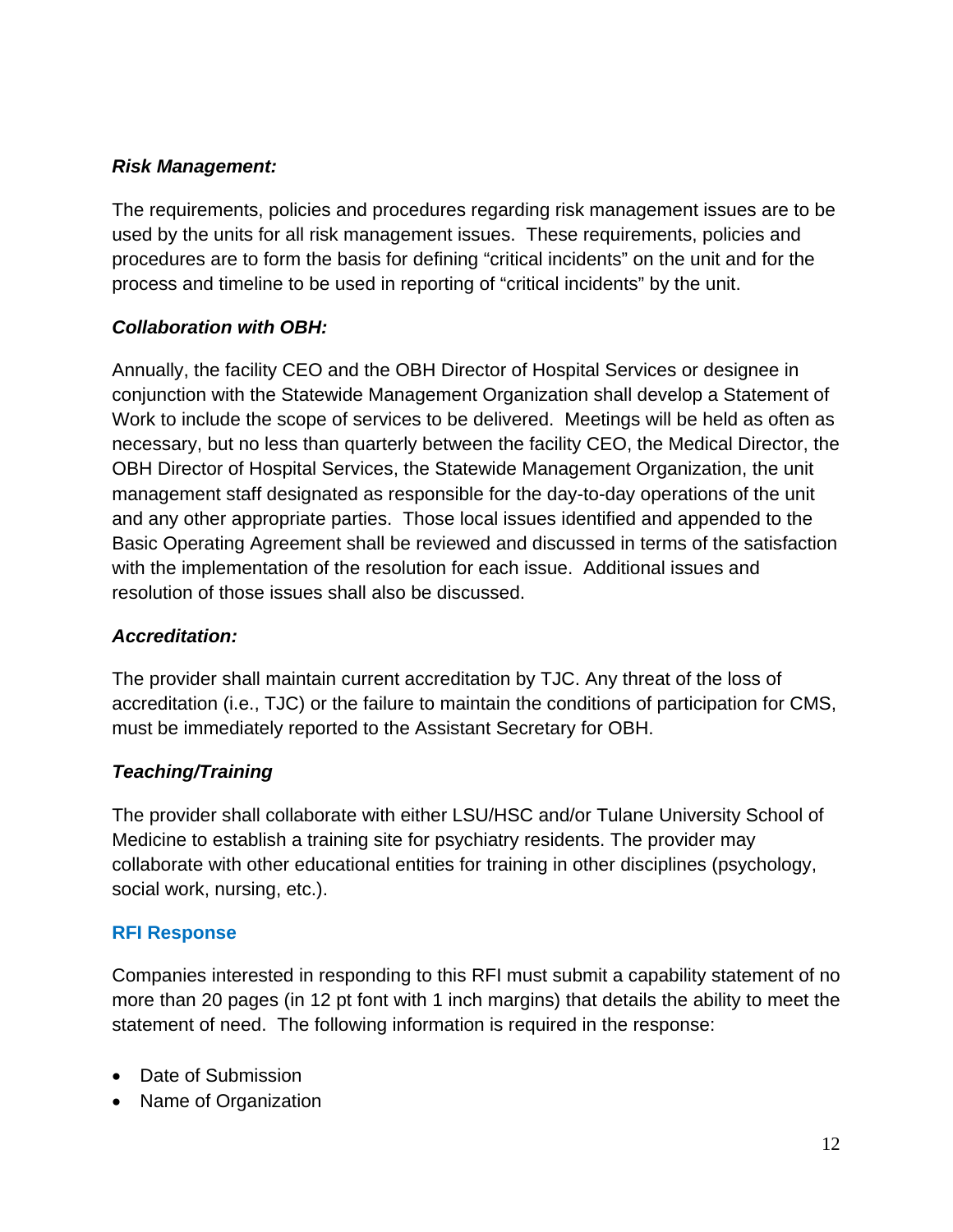- Mailing Address
- Contact Information
- Printed Name & Title of Authorized Representative
- Signature of Authorized Representative

For your convenience, a sample cover page has been appended to the final section of this RFI document. Although this cover page is not required, its use is recommended to ensure uniformity of response and submission of all required information noted above.

### **Outline**

- 1. Respondents should demonstrate comprehensive experience in working with adult, adolescent and child/youth patients with serious mental illness and/or co-occurring substance abuse in inpatient settings, and/or adolescents with co-occurring psychiatric and developmental disorders.
- 2. Respondents should demonstrate knowledge and prior implementation of evidencebased programs for all proposed programs.
- 3. Respondents should demonstrate organizational viability, providing examples of specific customers, contact information, and assessments of program performance.
- 4. Respondents should demonstrate capacity to recruit staff and implement the proposed unit on a rapid timeframe.
- 5. Respondents should provide biographical information of Principals involved in the organization.
- 6. Respondents should provide references who can attest to the proposer's professional qualifications, as well as the quality of programming the proposer has provided.
- 7. Respondents should demonstrate where applicable current involvement and linkages with emergency rooms, parish coroners, and mental health centers in the communities they currently serve, as well as their involvement with the current SMO Healthcare.
- 8. Respondents should demonstrate the necessary structure for governance, administrative, and budgetary stability.
- 9. Respondents should discuss previous experience integrating services with academic teaching programs for physicians and other clinicians.
- 10. Respondents should provide a sample budget which includes a breakdown of projected costs/revenues.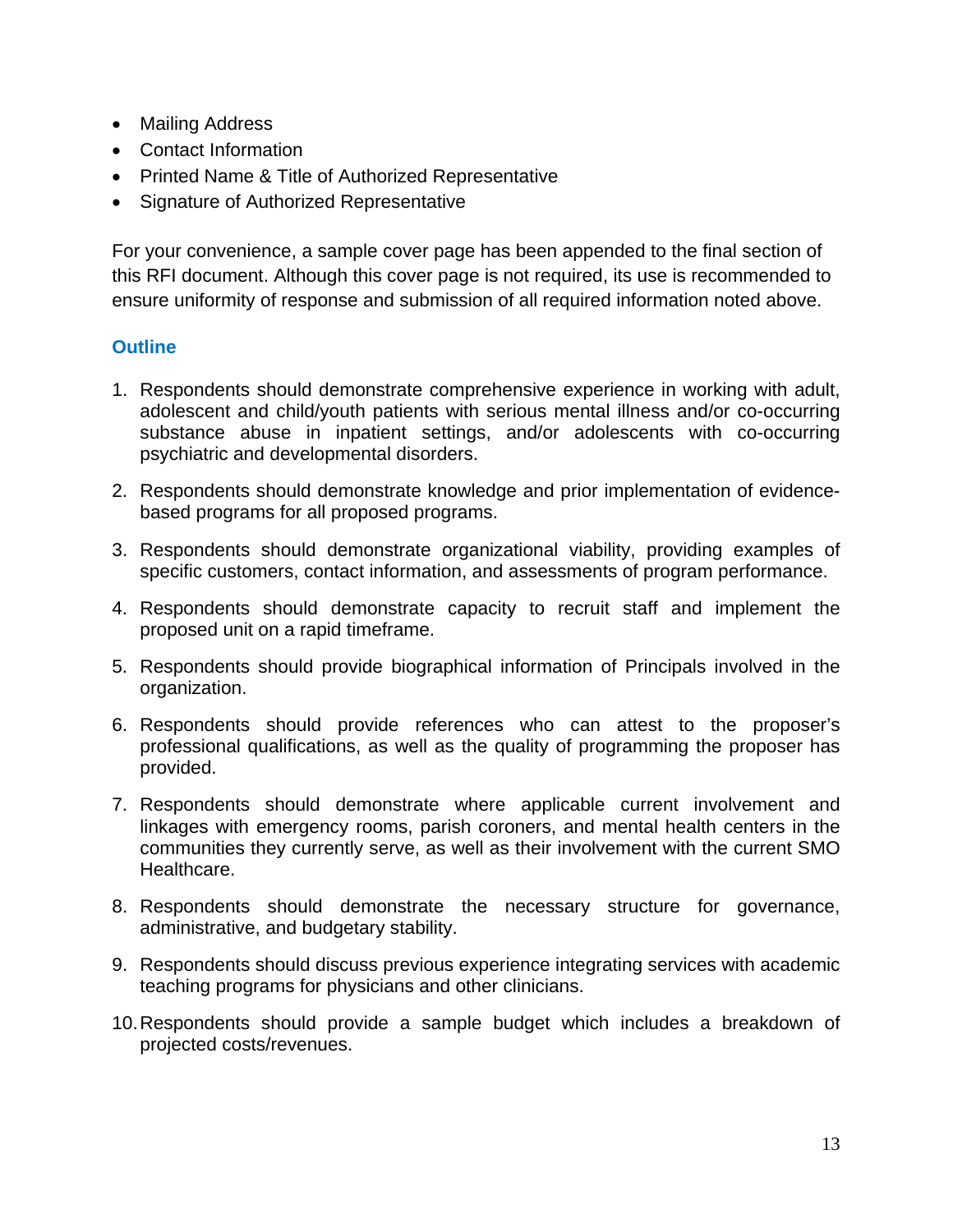- 11. Respondents should demonstrate adequate financial resources for performance of the CEA or the ability to obtain such resources as required during performance under this CEA.
- 12. Respondents should include for each of the last three (3) years, copies of financial statements, preferably audited, including at least a balance sheet and profit and loss statement, or other appropriate documentation which would demonstrate to the Department the proposer's financial resources sufficient to conduct the project.
- 13. Respondents should demonstrate an understanding of the Coordinated System of Care (CSoC) initiative including the values and principles on which it is premised and discuss how hospital-based services for children and adolescents will be integrated with CSoC efforts in implementing regions.
- 14. Additional materials may be included as attachments and must be clearly labeled as such. These may include annual reports, marketing materials, case studies, research papers, etc.

| <b>Acute Care</b> | Intensive inpatient care for acutely ill psychiatric patients              |
|-------------------|----------------------------------------------------------------------------|
| <b>CEA</b>        | Cooperative Endeavor Agreement                                             |
| <b>DNP</b>        | Developmental Psychiatric Program                                          |
| <b>DHH</b>        | Department of Health and Hospitals                                         |
| <b>Inpatient</b>  | Treatment services offered in a hospital                                   |
| <b>LGE</b>        | <b>Local Governing Entity</b>                                              |
| <b>OBH</b>        | <b>Office of Behavioral Health</b>                                         |
| <b>RFI</b>        | <b>Request for Information</b>                                             |
| <b>RFP</b>        | <b>Request for Proposal</b>                                                |
| Unit              | Refers to the inpatient setting in which the services will be<br>provided. |

## **Abbreviations and Terminology**

### **Proposer Inquiries**

The Department will consider written inquiries regarding the RFI before the date specified in the Schedule of Events. To be considered, written inquiries and requests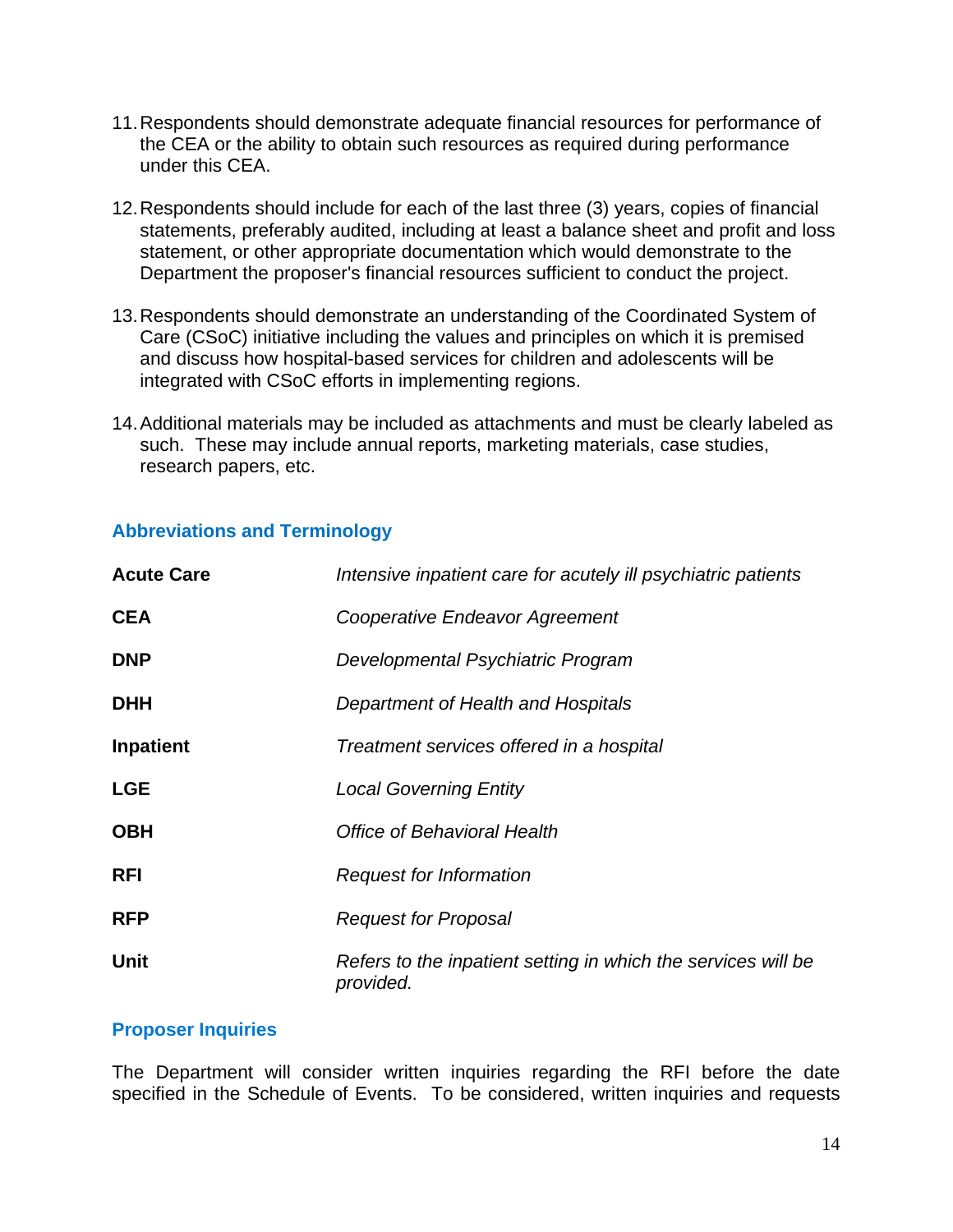for clarification of the content of this RFI must be received at the above address or via the above fax number or email address by the date specified in the Schedule of Events. Any and all questions directed to the RFI coordinator will be deemed to require an official response by the date specified in the Schedule of Events.

Action taken as a result of verbal discussion shall not be binding on the Department. Only written communication and clarification from the RFI Coordinator shall be considered binding.

## **RFI Procedure**

If your organization is interested in providing information on your ability to perform the requested services for the Office of Behavioral Health, please submit an electronic Microsoft Word copy of your 20-page or less (12 pt font; 1 inch margins) response to the contact listed below. The Department may invite qualified organizations to make oral presentations and participate in an individual question-and-answer session concerning their responses. Organizations should indicate in their responses whether they are willing to participate in these sessions. All organizations who have the interest and capacity to fulfill the activities specified in this RFI should respond **no later than 4:00 P.M. (Central Time) on October 8, 2012.** 

## **How to Deliver the Response**

In response to this Request For Information, please send a Microsoft Word-formatted response via email to sue austin@la.gov. Please direct questions regarding this Request for Information in writing to the following point of contact:

> Sue Austin, Ph.D. *Psychologist*  (225) 342-4624 Sue.austin@la.gov

## **Timeframe**

The following table designates the target dates for the request for Information (RFI) process. Please note that this RFI does not constitute a solicitation of offers from private providers or other entities. The dates listed below are target dates, and subject to change without notification.

| September | RFI distributed to potentially interested parties:                  |
|-----------|---------------------------------------------------------------------|
| 12, 2012  | http://new.dhh.louisiana.gov/index.cfm/newsroom/category/47         |
|           | http://www.prd.doa.louisiana.gov/OSP/LaPAC/bidlist.asp?department=4 |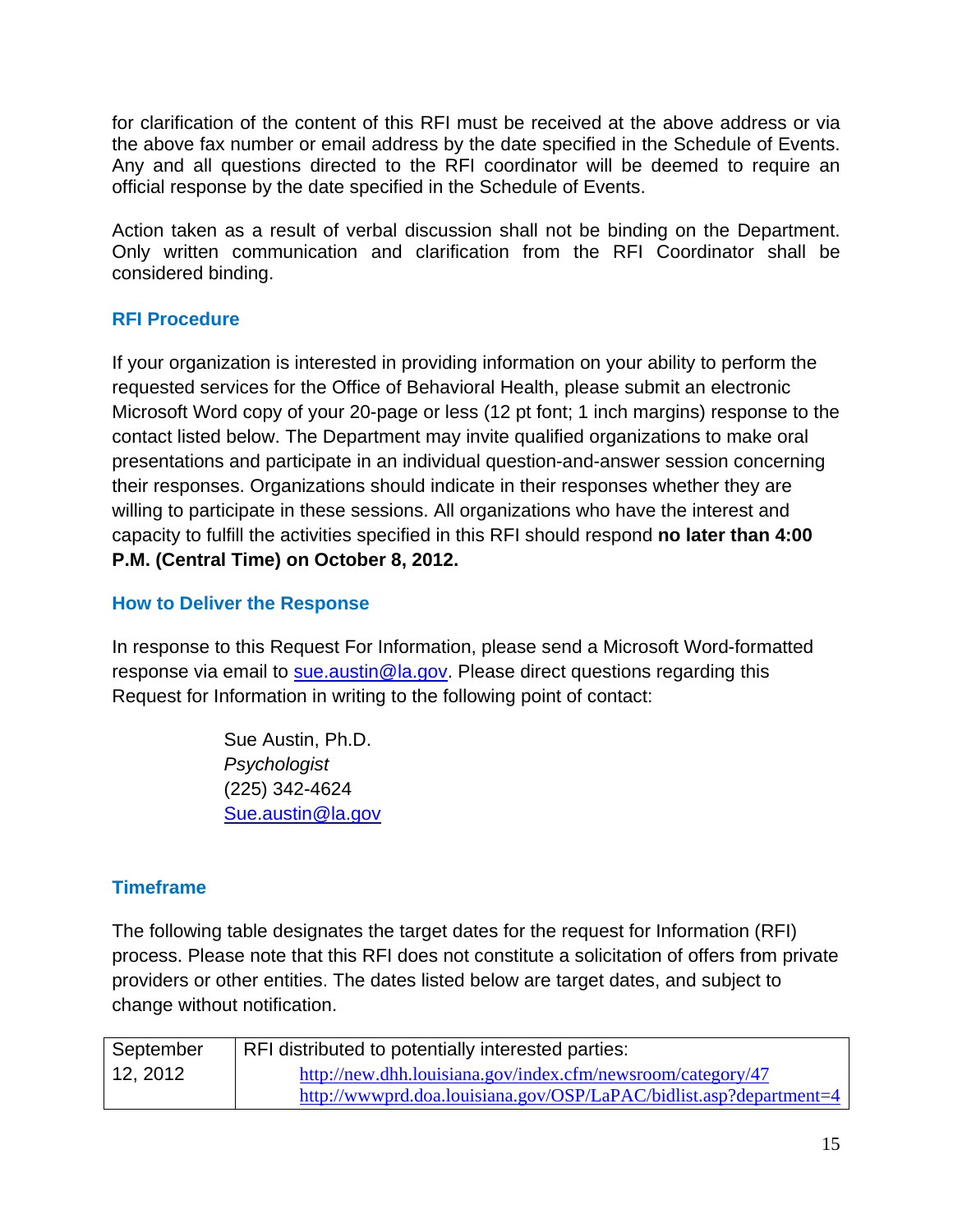| September<br>19, 2012 | Deadline for RFI questions                                                                                                        |
|-----------------------|-----------------------------------------------------------------------------------------------------------------------------------|
| September             | Responses to questions posted by DHH/OBH                                                                                          |
| 26, 2012              | http://new.dhh.louisiana.gov/index.cfm/newsroom/category/47<br>http://wwwprd.doa.louisiana.gov/OSP/LaPAC/bidlist.asp?department=4 |
| October 8,<br>2012    | Last day for submission of responses to RFI                                                                                       |